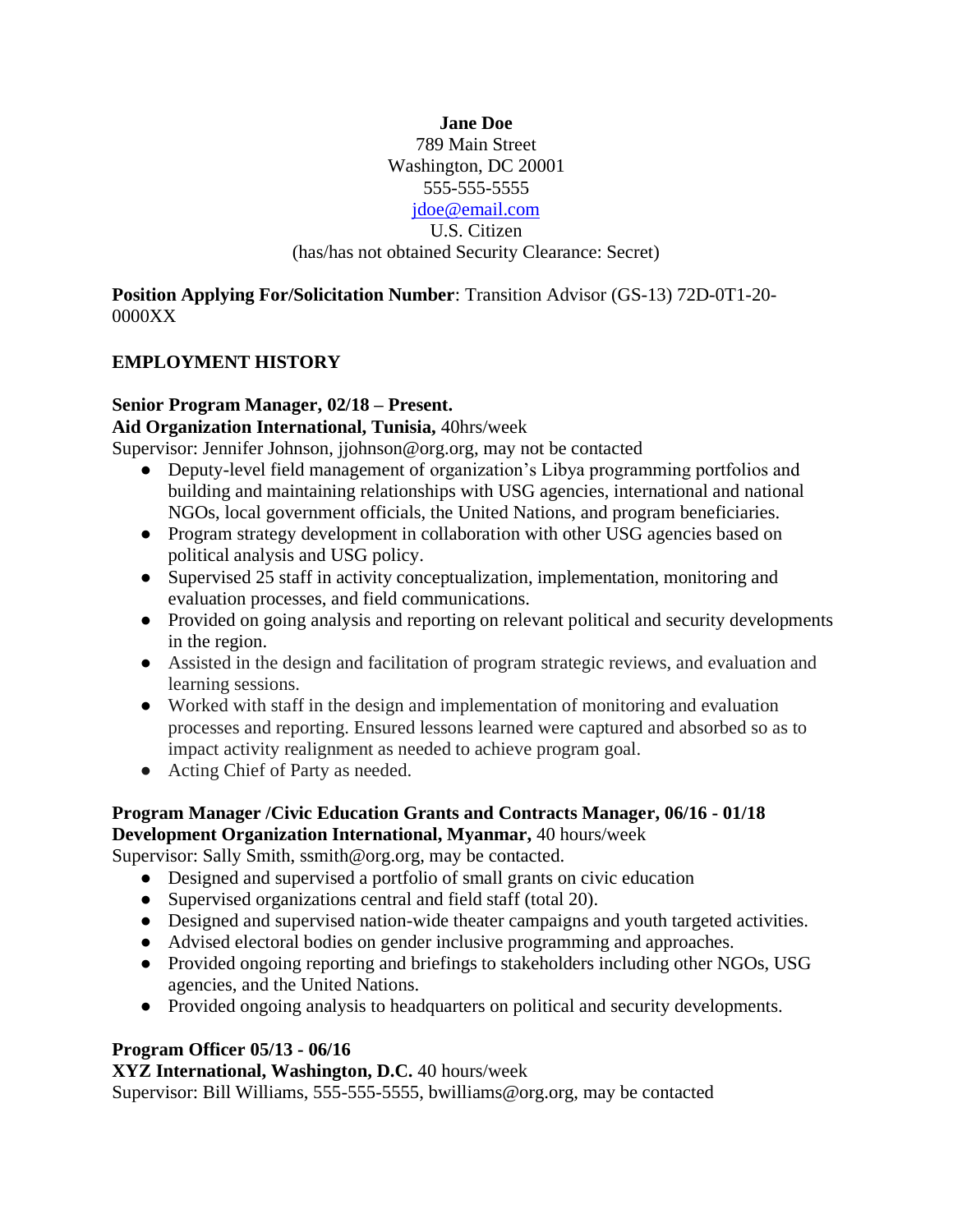- Primary contact for organization's collaborative relief effort in South Sudan.
- Liaised with finance, human resources, and marketing departments at headquarters office to ensure high level support of and communication about South Sudan programs.
- Supervised 8 project assistants.
- Monitored field operations for compliance to grant standards.
- Represented XYZ International in meetings with NGOs and donors. Assisted the development of standard operating policies and procedures.
- Provided coverage for DC-based and field based staff as necessary
	- Led the Zimbabwe program's country exit and property disposition process. January 20 - February 15, 2014)
	- Served as Logistics coordinator and note taker for the Mali program review (August 20 - 25, 2014)

# **Field Officer 01/10 - 04/13**

### **Together Organization, Somalia** 40 hours/week

Supervisor: John Smith, 555-555-5555, jsmith@org.org, may be contacted

- Directed the financial and programmatic implementation of two food security programs valued at \$10 million.
- Supervised 3 grants team leaders who each supervised 3-5 grants staff.
- Oversaw agriculture, health, nutrition, disaster preparedness, and education activities for the high profile food security portfolio.
- Served as a core member of the Food Security Working Group, facilitating collaboration between U.S. government and international non-governmental organization programs.
- Participated in strategic planning in country, ensuring consideration of humanitarian assistance and vulnerable groups.
- Managed security information and systems for the Horn of Africa program.
- Monitored situation in additional Horn of Africa countries.

# **Administrative Program Assistant, 01/09- 01/10**

# **XYZ International, Washington, DC** 40 hours/week

Supervisor: Jane Smith, 555-555-5555, jsmith@org.org, may be contacted

- Reviewed, moved, and tracked all hiring memos for proper agency formatting.
- Acting Deputy Team Leader, HR/Admin Team within department. Provided day to day support for Team Lead, HR/Admin including scheduling; signature requests/clearances, records management, meeting attendance.
- Compiled weekly notes from team meetings, obtained clearances and disseminated office-wide.
- Provided knowledge management support such as tracking documents, lessons learned, best practices across programs and/or operations as required. Assisted teams in the creation and/or maintenance of information products in support of programs.
- Backstopped other Admin and Program Assistants on other teams when required.

# **Office Manager***,* **06/07 - 01/09**

# **Together Organization, Washington, DC** 20 hours/week

Supervisor: Sally Jones, 555-555-5555, sjones@org.org, may be contacted

● Managed all aspects of office reception including greeting guests, answering phones, and